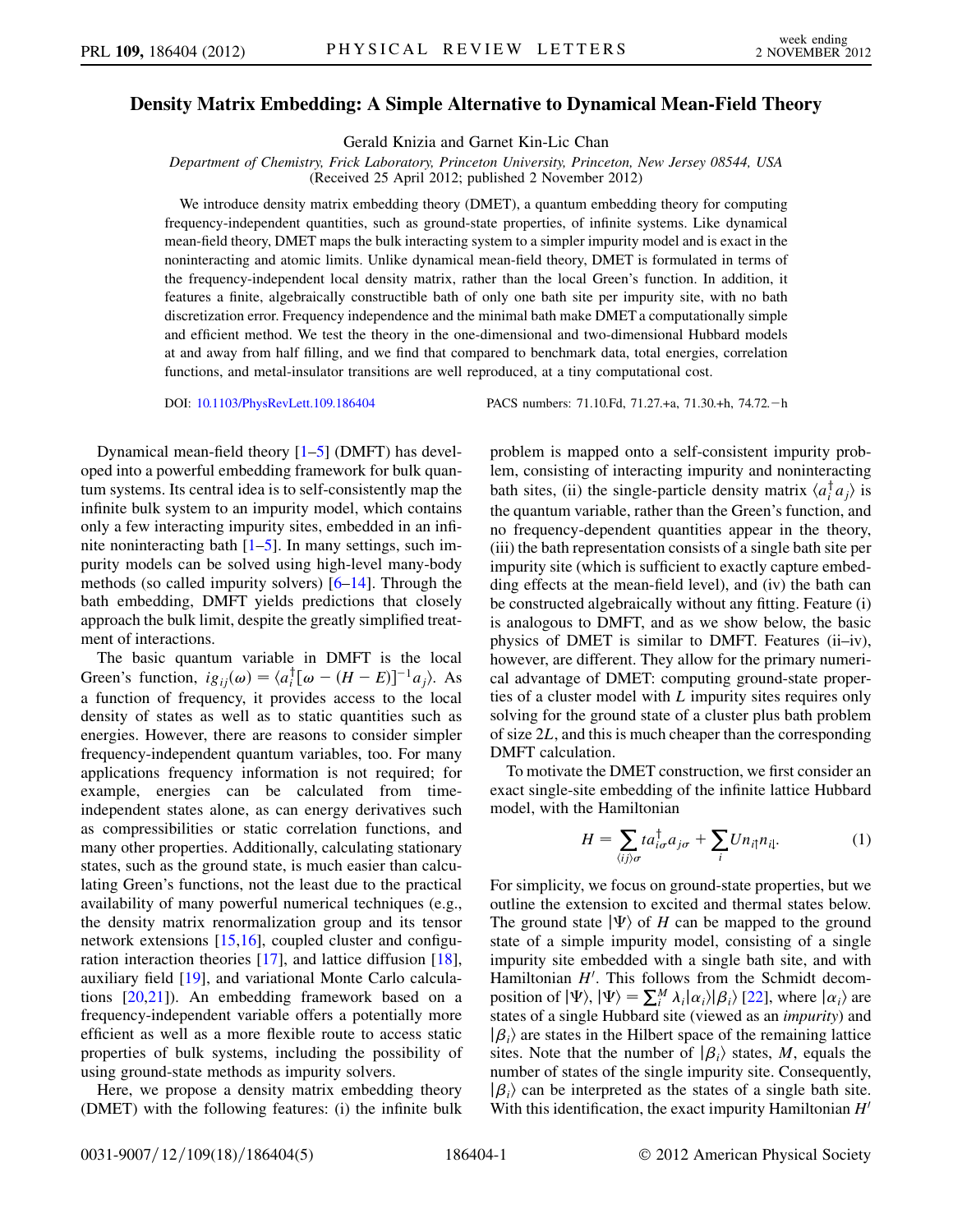(with the same ground state as  $H$ ) may be constructed by projecting  $H$  onto the Schmidt basis of impurity and bath states,  $H' = \sum_{ij} i'_{j'} |\alpha_{i}\beta_{j}\rangle\langle\alpha_{i}\beta_{j}|H|\alpha_{i'}\beta_{j'}\rangle\langle\alpha_{i'}\beta_{j'}|$ .<br>More explicitly  $H'$  can be expressed using the impurity More explicitly,  $H'$  can be expressed using the impurity and bath fermionic operators  $a^{(\dagger)}, b^{(\dagger)}$ ,

<span id="page-1-0"></span>
$$
H' = c + \sum_{\sigma} \epsilon_{\beta} b_{\sigma}^{\dagger} b_{\sigma} + v(a_{\sigma}^{\dagger} b_{\sigma} + b_{\sigma}^{\dagger} a_{\sigma})
$$
  
+ 
$$
\sum_{\sigma \neq \sigma'} v' m_{\sigma} (a_{\sigma'}^{\dagger} b_{\sigma'} + b_{\sigma'}^{\dagger} a_{\sigma'}) + U n_{\uparrow} n_{\downarrow} + U_{\beta} m_{\uparrow} m_{\downarrow}
$$
  
(2)

where  $n_{\sigma} = a_{\sigma}^{\dagger} a_{\sigma}$ ,  $m_{\sigma} = b_{\sigma}^{\dagger} b_{\sigma}$ , and c,  $\epsilon_{\beta}$ , v, v',  $U_{\beta}$ <br>follow from matrix elements of H with the Schmidt basis follow from matrix elements of  $H$  with the Schmidt basis, for example,  $v = \langle \alpha_0 \beta_0 | H | \alpha_1 \beta_1 \rangle$ . Because the impurity Hamiltonian H<sup>t</sup> has the same ground state  $|\Psi\rangle$  as the Hubbard Hamiltonian  $H$ , expectation values of the infinite lattice can be obtained exactly from the impurity model. (This is very different from DMFT, where expectation values of the lattice and impurity model are not related in a simple way). For example, the local density matrix is given by  $\langle a_{\sigma}^{\dagger} a_{\sigma} \rangle_{H'} \equiv \langle a_{0\sigma}^{\dagger} a_{0\sigma} \rangle_{H}$  [the latter referring to lattice sites Eq. (1)] while the lattice Hubbard energy lattice sites, Eq. [\(1](#page-0-0))], while the lattice Hubbard energy per site,  $E$ , is obtained from the terms in  $H'$  which contain the impurity  $a^{(\dagger)}$  operator,  $E = \langle \sum_{\sigma} v(a_{\sigma}^{\dagger}b_{\sigma} + b_{\sigma}^{\dagger}a_{\sigma}) +$  $\sum_{\sigma \neq \sigma'} v' m_{\sigma} (a_{\sigma'}^{\dagger} b_{\sigma'} + b_{\sigma'}^{\dagger} a_{\sigma'}) + Un_{\uparrow} n_{\downarrow} \rangle_{H'}.$ <br>The above construction shows that an

The above construction shows that an impurity model with a single impurity site and a single bath site is in principle sufficient to exactly represent ground-state properties. However, the exact construction is not practically useful: the bath terms in  $H'$  require knowledge of the interacting ground state  $|\Psi\rangle$  on the infinite lattice and its Schmidt decomposition. The basic idea in DMET is to replace the exact embedding of the Hamiltonian  $H$  by one that is exact for a one-particle mean-field lattice Hamiltonian  $h$ . The corresponding mean-field embedding bath terms are then easy to compute because the ground state of h is a Slater determinant  $|\Phi\rangle$ , and its Schmidt<br>decomposition is easily obtained at a cost no greater decomposition is easily obtained, at a cost no greater than the one-particle diagonalization of h itself  $[22-24]$  $[22-24]$  $[22-24]$ . As h we choose the one-particle part of H combined with an on-site mean-field interaction operator  $u$  (to be determined),

$$
h = \sum_{\langle ij \rangle \sigma} t a_{i\sigma}^{\dagger} a_{j\sigma} + \sum_{i\sigma} u(n_{i\uparrow} + n_{i\downarrow}). \tag{3}
$$

<span id="page-1-1"></span>The corresponding DMET impurity Hamiltonian  $H_{\text{imp}}$  contains a single interacting impurity site, now embedded with a noninteracting bath site,

<span id="page-1-2"></span>
$$
H_{\text{imp}} = \sum_{\sigma} \left[ \nu (a_{\sigma}^{\dagger} b_{\sigma} + b_{\sigma}^{\dagger} a_{\sigma}) + \tilde{u} b_{\sigma}^{\dagger} b_{\sigma} \right] + U n_{\uparrow} n_{\downarrow}. \quad (4)
$$

The terms involving the bath operators  $b^{(\dagger)}$  in  $H_{\text{imp}}$  are constructed analogously to the bath terms in Eq. [\(2](#page-1-0)), by projecting h onto the Schmidt basis of  $|\Phi\rangle$ , e.g., given

 $|\Phi\rangle = \sum_{i=1}^{m} \lambda_i |\alpha_i\rangle |\beta_i\rangle$ ,  $v = \langle \alpha_0 \beta_1 | h | \alpha_1 \beta_0 \rangle$ . Note that the bath terms arising in this way contain only one-particle bath terms arising in this way contain only one-particle operators. The mean-field interaction operator  $u$ , which defines both the lattice Hamiltonian  $h$  and (indirectly) the impurity Hamiltonian  $H_{\text{imp}}$ , is analogous to the DMFT self-energy. By changing  $u$ , we also change the bath terms in  $H_{\text{imp}}$ , and we can adjust u to obtain a mean-field embedding that *optimally* mimics the exact embedding. One way is to require full self-consistency of the local density matrix, that is, that the mean-field lattice Hamiltonian  $h$ and the DMET impurity Hamiltonian  $H_{\text{imp}}$  yield the same local density matrix:  $\langle a_{\sigma}^{\dagger} a_{\sigma} \rangle_{H_{\text{imp}}} = \langle a_{0\sigma}^{\dagger} a_{0\sigma} \rangle_h$ . This is<br>similar to the self-consistency condition on the Creen's similar to the self-consistency condition on the Green's function in DMFT. We here use a slightly different selfconsistency condition, which we have found to be numerically favorable. We minimize the difference between the total density matrices (using both impurity and bath operators) evaluated for the ground states of h and  $H_{\text{imp}}$ ,

$$
\min_{u} \sum_{\sigma,c \in \{a,b\}} (\langle c_{\sigma}^{\dagger} c_{\sigma} \rangle_{H_{\text{imp}}} - \langle c_{\sigma}^{\dagger} c_{\sigma} \rangle_{h})^{2}.
$$
 (5)

This approximately maximizes the overlap between the mean field wave function and the full wave function in the impurity model. Other choices are possible, similar to the different choices of self-consistency condition in DMFT and self-energy functional theories [[5,](#page-4-1)[25](#page-4-13)].

In the exact embedding construction, the impurity Hamiltonian  $H'$  and the infinite Hubbard Hamiltonian H shared the same ground state; thus, exact expectation values could be obtained from the impurity model. In the case of the DMET impurity Hamiltonian  $H_{\text{imp}}$ , this is no longer the case, because the embedding is constructed for the mean-field  $h$  rather than  $H$ . Nonetheless, in DMET we make the approximation that lattice quantities are approximated by the expectation values of the impurity model. The local density matrix in DMET is thus defined as  $\langle a_{\sigma}^{\dagger} a_{\sigma} \rangle_{H_{\text{imp}}}$ , and the energy per site is

$$
E = \sum_{\sigma} v \langle a_{\sigma}^{\dagger} b_{\sigma} + b_{\sigma}^{\dagger} a_{\sigma} \rangle_{H_{\text{imp}}} + U \langle n_{\uparrow} n_{\downarrow} \rangle_{H_{\text{imp}}}.
$$
 (6)

Note that this energy expression is not variational because the embedding in DMET is not exact.

So far we have discussed single-site DMET. Cluster extensions can also be formulated. The simplest cluster extension of DMET for  $L$  impurity sites is analogous to  $L$ site cellular DMFT [[5\]](#page-4-1), and the impurity Hamiltonian  $H_{\text{imp}}$ is given by

$$
H_{\text{imp}} = \sum_{\sigma} \sum_{i,j=1}^{L} [v_{ij}(a_{i\sigma}^{\dagger} b_{j\sigma} + b_{i\sigma}^{\dagger} a_{j\sigma}) + \tilde{u}_{ij}b_{i\sigma}^{\dagger} b_{j\sigma}]
$$
  
+  $U n_{i\uparrow} n_{i\downarrow}$  (7)

where the bath  $b_i^{(T)}$ , interaction  $u_{ij}$ , and coupling  $v_{ij}$  operators are all generalized to L sites. The construction of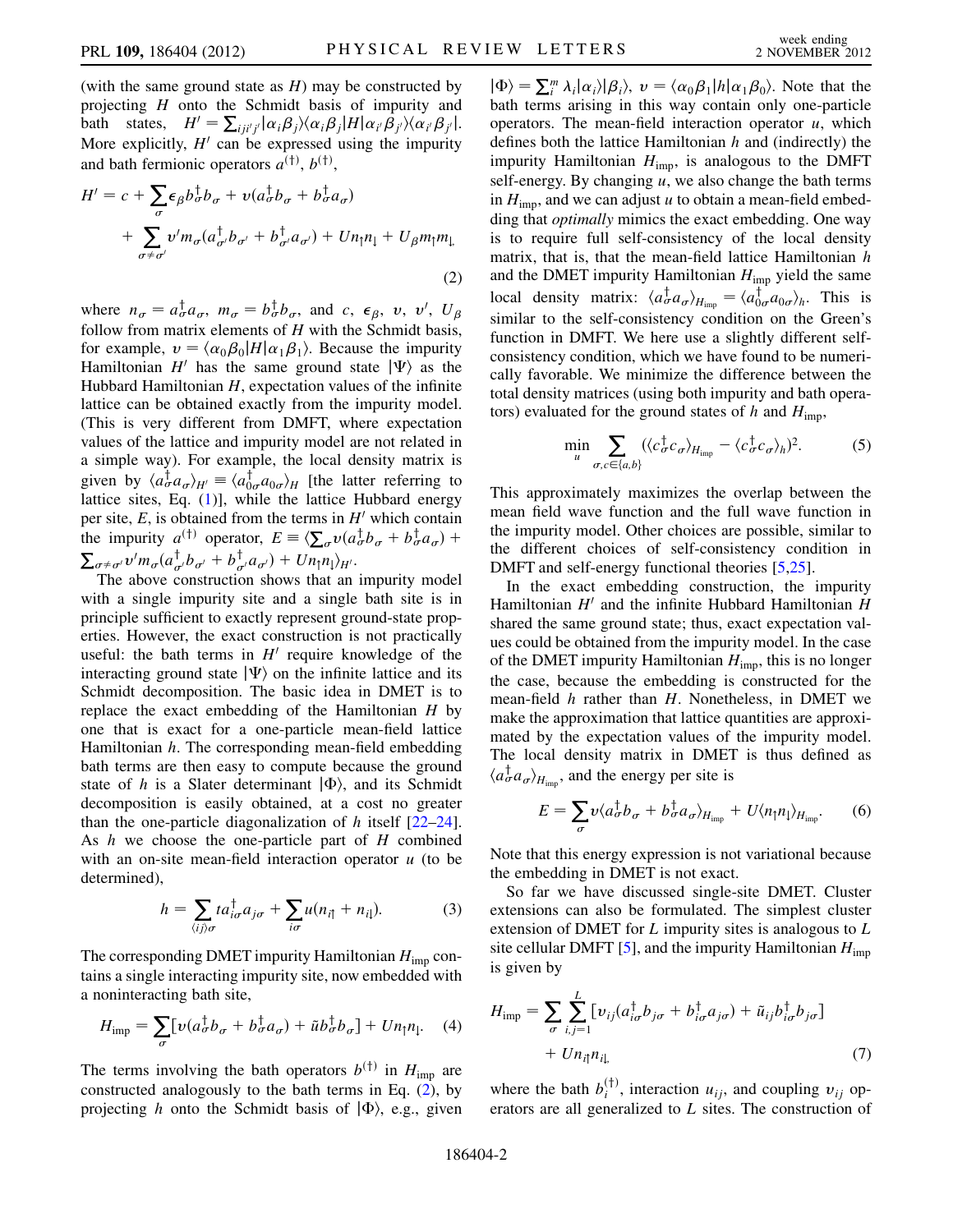<span id="page-2-0"></span>

FIG. 1 (color online).  $E(n)$  with various cluster sizes: (a) 1D Hubbard model, and (b) 2D Hubbard model. In both cases good agreement with reference data is found. For (b), quantum Monte Carlo reference data are taken from Refs. [\[28,](#page-4-17)[29\]](#page-4-18).

the couplings from the Schmidt basis of  $h$ , the selfconsistency conditions on  $u$ , and the approximation of lattice quantities by impurity quantities are all directly analogous to the single-site case. Note that this kind of cluster DMET breaks translational invariance, similarly to cellular DMFT [\[5](#page-4-1)].

Further extensions are possible, but not followed here. While we have focused on ground states, the DMET construction is equally applicable to excited states (by carrying out the Schmidt decomposition for the excited state, rather than the ground state). In the case of thermal states, we would regard  $exp(-\beta H)$  as a state vector in the enlarged Liouville space to carry out the Schmidt decomposition, leading to impurity and bath sites with twice the number of degrees of freedom as in the case of pure states.

How does DMET perform? Similarly to DMFT, the DMET construction is exact in the noninteracting  $(U = 0)$  and atomic  $(t = 0)$  limits of the Hubbard model [\[3\]](#page-4-14). In the noninteracting limit, the mean-field lattice Hamiltonian and Hubbard Hamiltonian are the same,  $h = H$ ; thus the mean-field embedding used in DMET is exact. In the atomic limit, the Hubbard Hamiltonian decouples the sites, the impurity-bath coupling  $v = 0$  vanishes, and the impurity expectation values are identical to Hubbard model expectation values. DMET thus acts similarly to DMFT in providing an interpolation between metallic and Mott insulating behavior. Note also that DMET has the same diagrammatic structure as DMFT; solution of the impurity Hamiltonian with an exact local interaction ensures that the resulting observables have diagrams where the local interactions are treated to all orders. The different self-consistency condition and bath construction, however, mean that the theories are not identical even in the static limit.

To assess the validity and accuracy of DMET away from exact limits, we now turn to numerical DMET studies of the 1D and 2D Hubbard models, as a function of  $U$  and filling. These models were chosen because high-quality reference data are available. In one dimension, we compare to exact results from the Bethe ansatz [\[26](#page-4-15)[,27\]](#page-4-16), while in two dimensions we compare to recent auxiliary field quantum Monte Carlo calculations [[28](#page-4-17)[,29](#page-4-18)]. In the numerical DMET calculations, the infinite lattice used to define the meanfield Hamiltonian  $h$  in Eq. [\(3](#page-1-1)) is approximated by a large lattice with antiperiodic boundary conditions, using 480 sites in the 1D case, and  $24 \times 48$  sites in the 2D case. The resulting finite size errors are substantially smaller than the intrinsic errors from the DMET approximation. For the DMET impurity solver we employed an exact diagonalization algorithm [\[30\]](#page-4-19). The full source code for the prototype DMET and the impurity solver is freely available [\[24\]](#page-4-12).

We first discuss the ability of DMET to describe energetics and correlation functions in the 1D and 2D Hubbard models. Figure [1](#page-2-0) gives the energy per site  $E$ , as a function of site occupancy n, using DMET of various cluster sizes. Note that while the 1D Bethe ansatz results are exact, the 2D AFQMC reference data are not [\[28\]](#page-4-17), except at half filling [[29](#page-4-18)]. As seen from the figure, the overall shapes of the reference  $E(n)$  curves are reproduced well. Unsurprisingly, DMET is most accurate at smaller U. The accuracy increases with impurity cluster size, but even single-site DMET produces reasonable energies: at half filling in one dimension, single-site DMET is accurate to 0.12% at  $U = 1$ , and 4% at  $U = 4$ , while at half filling in two dimensions, it is accurate to 1.8% at  $U = 4$ . In Fig. [2](#page-2-1). we plot the local double occupancy  $\langle n_1 n_1 \rangle$ , which is a measure of the Mott insulating character of the state [[31\]](#page-4-20).

<span id="page-2-1"></span>

FIG. 2 (color online). 1D Hubbard model: Local double occupancy  $\langle n_1^i \cdot n_1^i \rangle$  as function of U; at half, 2/6, and 1/6 filling.<br>Execut for the 1 site DMET case, the reference shapes are well Except for the 1-site DMET case, the reference shapes are well reproduced.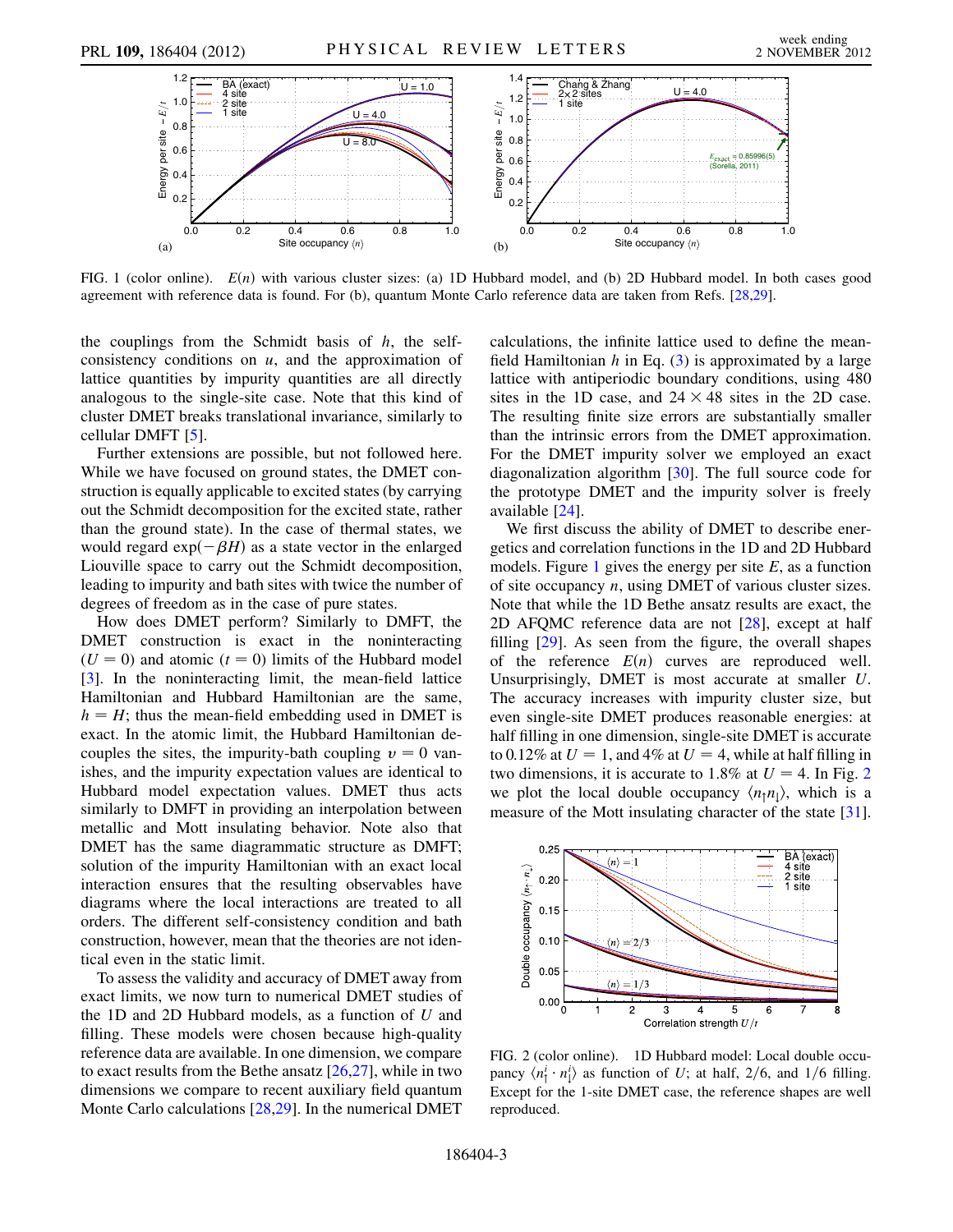<span id="page-3-0"></span>

FIG. 3 (color online). Metal-insulator transition in the 1D-Hubbard model: a Mott gap is seen for cluster sizes >1. The size of the gap is accurately reproduced.

DMET also gives a good description of this quantity, although at half filling, single-site DMET does not capture the correct change in curvature of  $\langle n_1 n_1 \rangle$  as a function of U due to the neglect of short-range singlet formation, while larger clusters recover this interaction effect.

A central question in the DMFT treatment of the 1D and 2D Hubbard models is the location and nature of the metalinsulator transition and the corresponding size of the Mott gap [[32](#page-4-21)–[34](#page-4-22)]. In the antiferromagnetic DMFT solution a gap opens at  $U = 0$  due to perfect nesting. The paramagnetic DMFT solution is more complicated, and there is a critical interaction strength  $U$ , which depends on the cluster size, beyond which a Mott insulator paramagnetic solution is stabilized. In a ground-state calculation, the opening of a Mott gap can be detected by a vanishing compressibility,  $d\langle n \rangle / d\mu$ . In Fig. [3](#page-3-0) we plot  $\langle n \rangle$  against  $\mu$ for DMET calculations on the 1D Hubbard model. In the antiferromagnetic DMET calculations, a gap opens at  $U = 0$  as in DMFT. In the paramagnetic DMET calculations, a Mott transition is observed in the cluster DMET calculations for larger  $U$ 's, although not in the single-site DMET. Note that single-site DMFT also does not display a Mott transition at moderate  $U$  [[35](#page-4-23)]. Compared to the Bethe ansatz, the Mott gap is well reproduced, with the error decreasing with cluster size. The  $n(\mu)$  behavior close to half filling shows a bistability, indicating that the metalinsulator transition is likely to be first order, similar to what is found in DMFT. As seen from Fig. [4](#page-3-1), the shape of the  $n(\mu)$  curves resembles that obtained in recent cellular DMFT studies [\[35](#page-4-23)[,36\]](#page-4-24). In the 2D Hubbard model, using a  $2 \times 2$  cluster DMET, we find coexistence of metallic and insulating paramagnetic solutions over a range of U, in addition to the antiferromagnetic solution (which is correctly identified as the lowest energy phase). The coexistence region starts at about  $U \approx 6$  and extends to  $U \approx$ 10:5. However, the metallic solution is clearly favored up to  $U \approx 9.5$  $U \approx 9.5$  as seen from Fig. 5 (left). Cluster DMFT [\[32,](#page-4-21)[33](#page-4-25)] and variational plaquette [[34](#page-4-22)] calculations also show a significant coexistence region for paramagnetic metallic and insulating solutions with the

<span id="page-3-1"></span>

FIG. 4 (color online). Comparison of DMET and DMFT descriptions of the metal-insulator transition. DMFT data are taken from Ref. [[36](#page-4-24)].

metal-insulator transition occurring near  $U \approx 6$ . In Fig. [5](#page-3-2) (right) we plot  $n(\mu)$  for  $U = 12$ . We see that the structure away from half filling is more complicated than in the 1D plots. Note that this behavior occurs at moderate doping where complex phases of the Hubbard model are expected to exist. Overall, we find that the DMET and DMFT descriptions of the paramagnetic metal-insulator transition are similar, but the DMET calculations of ground-state properties are much cheaper: each one requires computing only the ground state on a very small number of sites, which takes only seconds.

To summarize, here we introduced a density matrix embedding theory to obtain properties of infinite bulk interacting systems from a simpler embedded quantum impurity model. While similar to DMFT, DMET is formulated in terms of the frequency independent local density matrix. The absence of frequency yields both formal and practical advantages. Further, the DMET bath construction requires only a small number of sites (one per impurity), and is obtained algebraically without nonlinear fitting. There is no bath discretization error. The simple bath construction and lack of frequency means that DMET calculations for static properties are much simpler and faster than the corresponding DMFT calculations. We showed that DMET contains similar local physics and is exact in the same limits as DMFT, namely for weak interactions and weak couplings. Furthermore, for the 1D

<span id="page-3-2"></span>

FIG. 5 (color online). 2D Hubbard model. (left) Phase stability of metallic and insulating solutions at half filling as function of U. (right) Paramagnetic metal-insulator transition at  $U = 12$ .